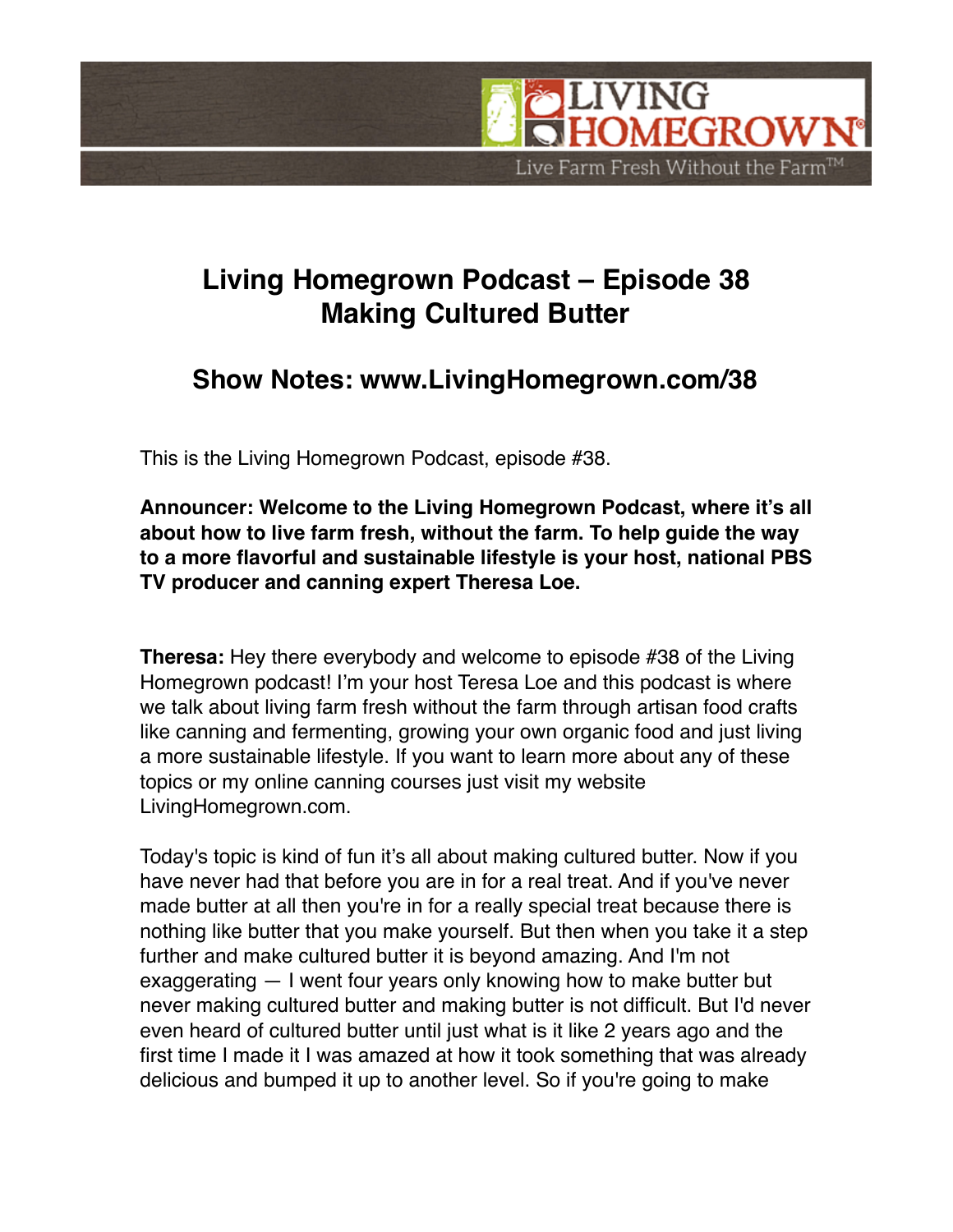

butter for the first time make this cultured butter and you will never look back.

Before I dive into the actual how to of making cultured butter let me just explain a few of the benefits of why would you want to do this. So aside from the incredible fresh flavor  $-$  and there's nothing like it  $-$  it's also super easy it's not complicated at all. And you can even do it in stages.

Another reason to make cultured butter is that it's pure. You made it yourself see you know exactly what's in it. Also you get probiotics just like yogurt and it has beneficial bacteria. And you have to keep in mind though that if you heat the butter you're going to lose that — the bacteria can still all die as they don't survive high temperature. But if you're spreading that butter on a piece of bread on a cold piece of bread you're going to get probiotics just like you do with yogurt.

Another benefit of cultured butter is that if you get halfway through the steps and you get busy or lazy and you don't finish you still have something delicious to use and that's creme fraîche. What is creme fraîche? Well it's kind of like a halfway point between yogurt and sour cream. And it can be substituted in a recipe that calls for either one of those things but its flavor and texture is just really superior. It's creamy or it's tastier, it's richer than yogurt but not quite as tangy as sour cream. It's sort of hard to describe but I don't think about it as cultured cream so it's really, really yummy and that's really all you have to know if you ever start making cultured butter.

Another benefit is that you get a byproduct from making cultured butter and that byproduct is buttermilk. And that is super rich deliciousness that is incredible in baked goods or ranch dressing or pancakes. Making your pancake batter using real buttermilk is really fantastic.

So now that I have your attention you probably are wondering alright, alright, I'm in, how do I make cultured butter? Well it's really simple. You're basically taking cream and adding a culture to it and letting it culture at room temperature. And then you whip it up. It's pretty much that simple and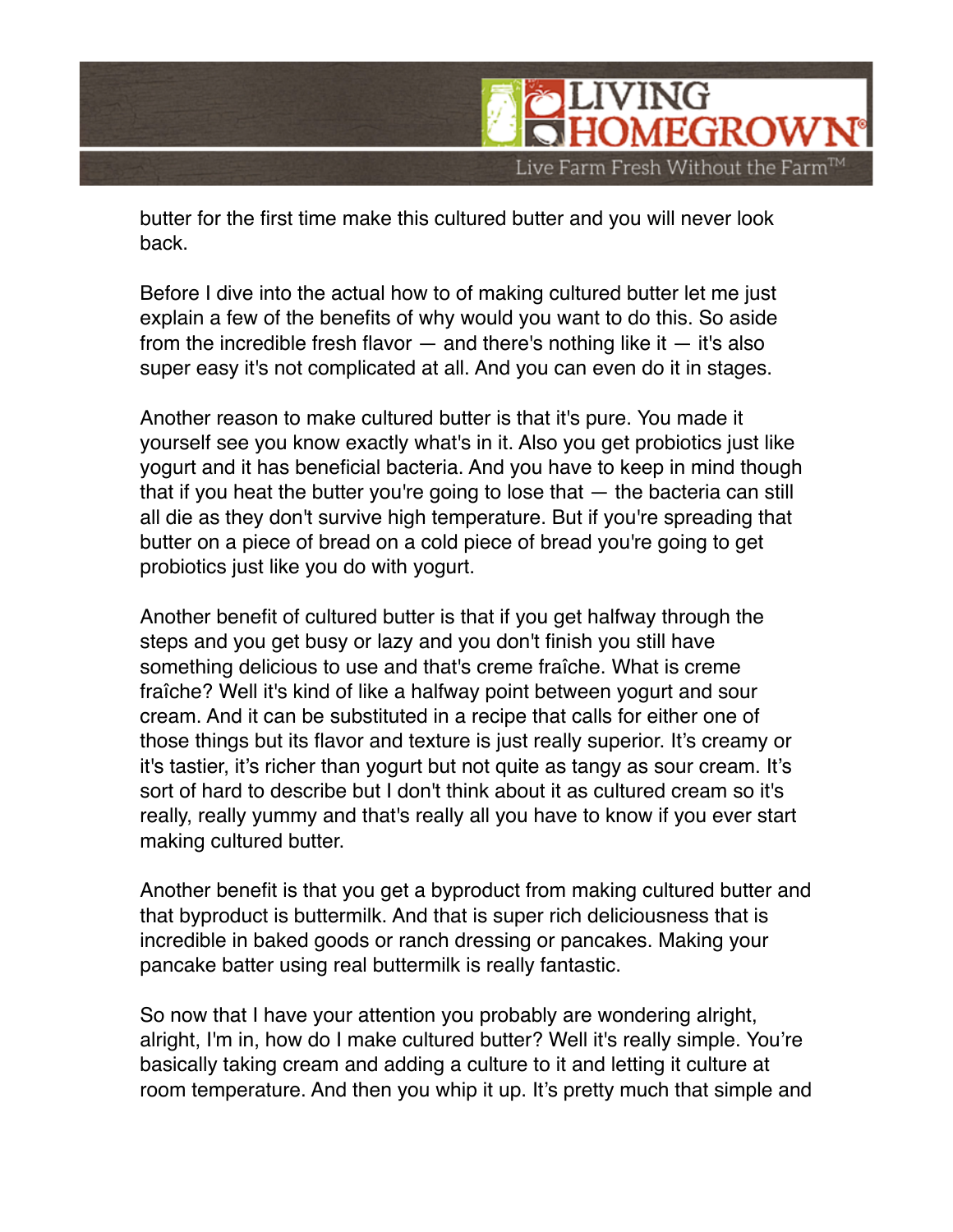

if you have listened to my podcast episode #2 on making yogurt at room temperature without any special equipment this is basically the same thing except that you're using cream instead of milk. So if you want to learn how to make yogurt and a really simple way then go listen to podcast episode #2 of the Living Homegrown podcast.

But what I'm going to walk you through here is how you make buttercream instead of milk. So it's a pretty simple process. Here's the overview: You're going to take a scoop of yogurt or you can also use buttermilk. If you have some fresh buttermilk that has not been ultra pasteurized but I usually use yogurt. So you're going to take a scoop of yogurt and you're going to add it to whole cream. And then you let it sit at room temperature for about 12 to 24 hours. And at this point that you have creme fraîche right there. That's all you had to do.

But you don't stop there. Instead you take that cultured cream and that is now creme fraîche and you use beaters or a standing mixer. And you whip the cultured butter for about three to five minutes. Yep that's all it takes 3 to 5 minutes. And you now have buttermilk mixed with butter. And you just wash out the buttermilk and you're left with the butter. I add salt a little bit of salt.

At this point you're finished so it's not difficult, it's not complicated and it happens in stages over a couple of days. So it's not like you have to set aside a big massive amount of time. You can get kind of a routine down and do this every week or two if you wanted to. And you would always have this incredibly flavored cultured butter.

Alright so if you want to make this you probably are thinking what kind of cream should I use? So I just use any old cream from the grocery store. And you always want to use the best ingredients so that you get the best flavor. See you want good quality ingredients so you want to buy a really good cream. Look for the word heavy cream or whipping cream on the container and it can be pasteurized but you don't want it to be ultra pasteurized. And of course I would recommend that it's organic. Now the reason you don't want ultra pasteurized is that that kind of kills everything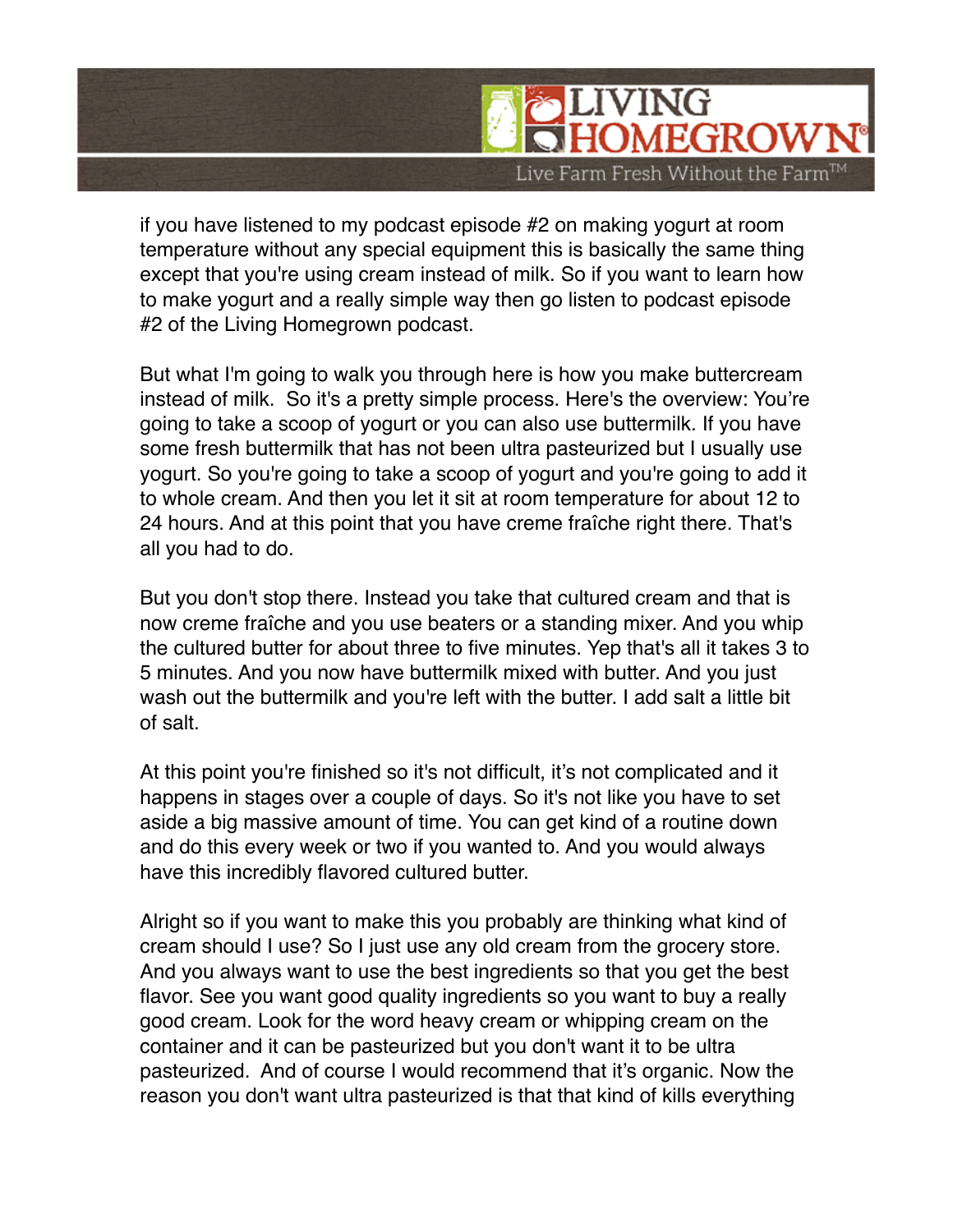

in there and you want the cream to still be able to support the culture that you're going to be putting into it. So don't buy ultra pasteurized but pasteurized is just fine. And most health food stores or Whole Foods type stores do carry the type of cream that you be looking for.

So once you have your cream you're going to want to get your culture started and you can do this with either a few spoonfuls of active plain yogurt, you want to use plain yogurt not a flavoured yogurt. And you could also use buttermilk. So you kind of have three options for starting the culture.

The most common way that I do it is I use a homemade yogurt I make an heirloom yogurt which I talk about in episode 2 and I always start my butter culture with that. It's a mesophilic yogurt that's done at room temperature and I've always gotten great results with it. But any homemade yogurt can work and you can buy homemade yogurt cultures and do that if you wanted to use a homemade yogurt. But you don't have to.

You could use as another option a store bought yogurt. And you can use just regular yogurt that has no preservatives, no gums and the least amount of additives. I would use something that's organic and I would stick to plain yogurt with no flavoring.

The third option is if you use cultured buttermilk. And you can usually find this at a whole food type store or you can use homemade. And of course you want that to be organic as well. The buttermilk can be pasteurized but not ultra pasteurized or it won't work.

Alright so you have everything you need right there. That's all you need is some cream and one of these three choices to start your culture. Pretty simple right? It is really really simple. So let me go through the exact recipe of what you do. And don't worry if you're driving or out exercising while you're listening to them I have all the information on my website and the show notes for this episode. So later you can go and print out the PDF with the recipe and that would be at LivingHomegrown.com/38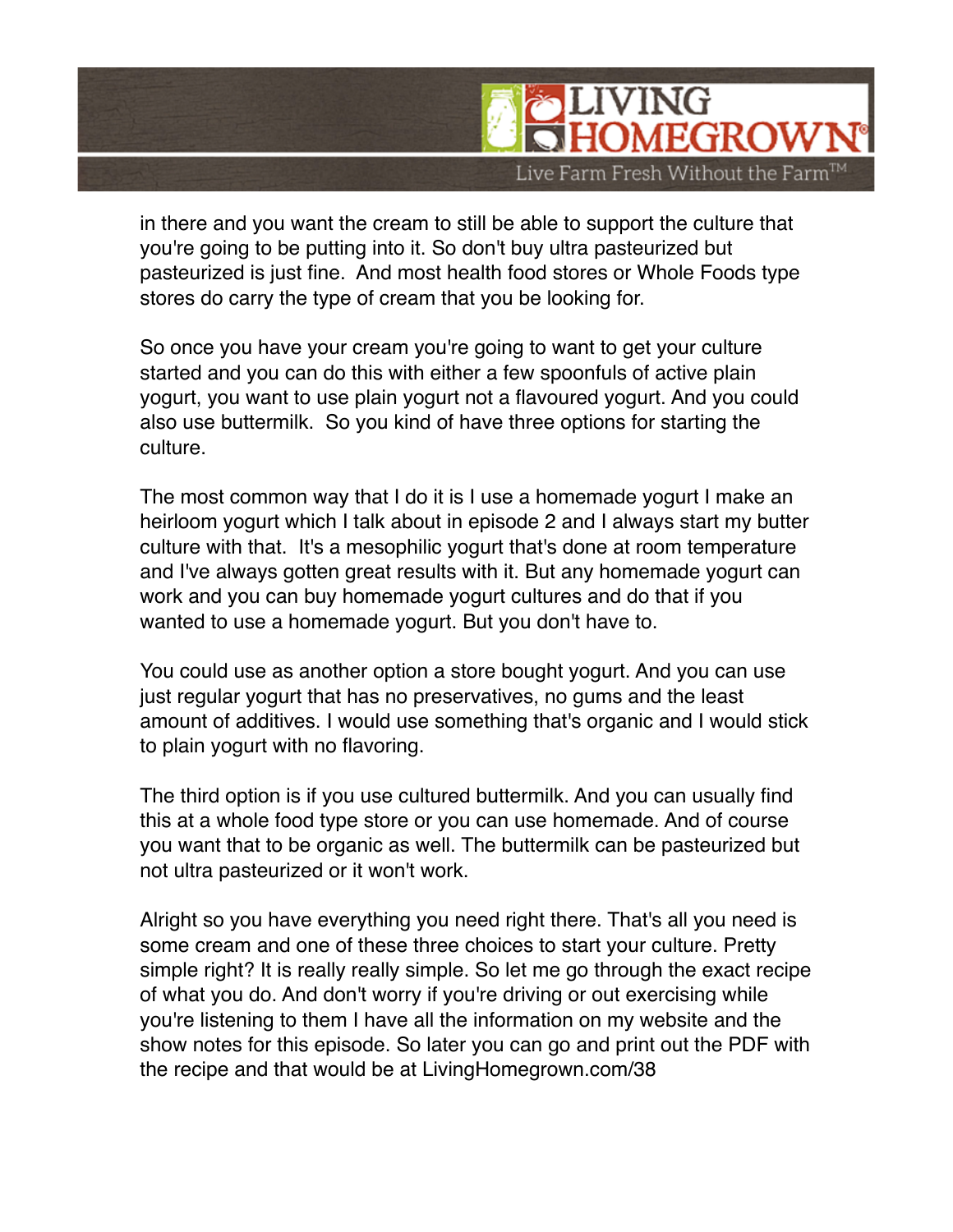

Just go to the show notes for this episode and everything I'm talking about will be right there for you. But it kind of helps at least it does for me if I hear someone walk me through a recipe first before I dive in. And this one's pretty easy so let me explain to you what you need to do. Also this particular recipe will give you about 12 ounces of butter. And you can easily adjust the amount you make just by keeping the ratios of yogurt and cream the same. And that basic ratio is is one tablespoon of yogurt or buttermilk for every cup of cream.

So the recipe I'm going to walk you through here is using four cups of cream and I have a quarter cup of yogurt or buttermilk and that's keeping that same ratio. Alright that makes sense okay?

So here's what you need to make a cultured butter. For this recipe I take four cups of heavy cream. Remember it can be pasteurized but not ultra pasteurized. And then I either use a quarter cup of homemade yogurt or a quarter cup of cultured buttermilk or a quarter cup of the store bought plain yogurt. So one of those three things. So in other words you have your four cups of cream and one quarter cup of one of those three things that is going to start your culture.

So the first thing that you do is you place your cream into a 2 quart jar and you add your yogurt or buttermilk to that jar and you stir it up. Once you have it thoroughly mixed you're going to be setting it on the counter without the lid on top and you're only going to be covering it with either a coffee filter or a tightly woven cheese cloth or tea towel that's held on with a rubber band.

And the reason for this is that the culture has to be able to breathe. You want air going in and out of it but you want to keep it covered up so you don't get any bugs or critters going down when they smell the yumminess. So you want to keep it covered up so it stays clean but you want to have air flow going through. After you have your cloth or coffee filter over the top with the rubber band then you're going to set the mixture in a warm spot in the kitchen you want it to be about room temperature or about 75 degrees.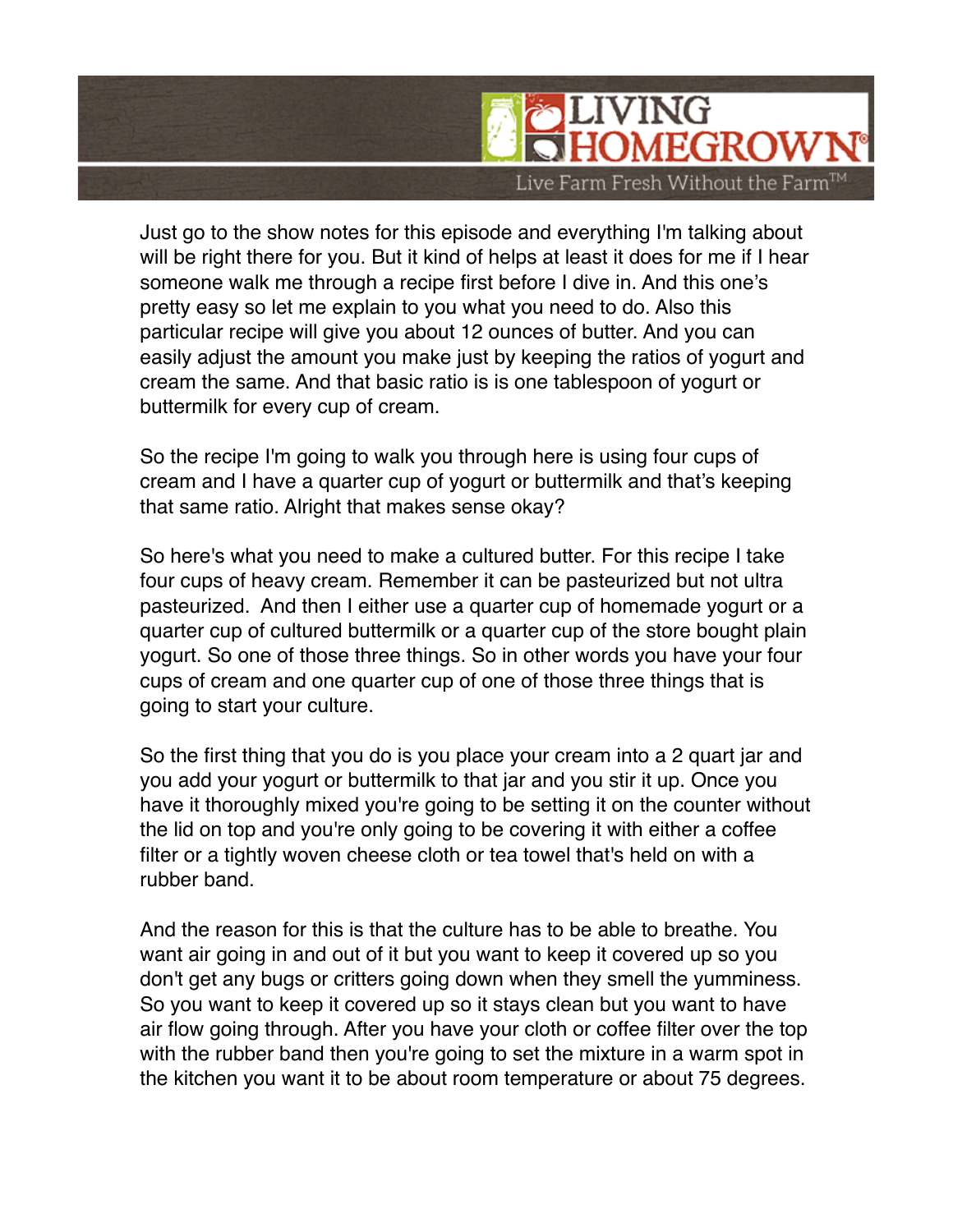

Now at this time of year that I'm recording this its January so your kitchen could be sort of cold. And if that happens and you know that your kitchen is much colder than 75 degrees, then you can set this jar on top of an area that is warm like on top of your VCR or your cable box or any other electronic device that is just slightly warm and that will be enough to get the culture going.

If the room is too cold or if you don't set it on something that's slightly warm it can take many days for the culture to get going. It really needs some warmth to get kick started. So if nothing's happening when you do this it may be that your room is too cold.

Once you have this jar sitting where it's around 72 to 75 degrees, it will start to culture and you want to check it in about 12 hours to see if it's set. The warmer the room the faster it'll culture so when you're making this in the summertime sometimes it goes really quickly.

You'll know that is cultured when the mixture kind of pulls away from the size of the jar when you tip the jar. If it's not done just keep checking back every 4 to 6 hours. And it can take up to 24 hours if you're at the proper temperature and a little bit longer if your room is colder

Once you know the cream is cultured and it's pulling away from the sides, it kind of the slips away very cleanly from the sides, then you're going to place it into the refrigerator for just a few hours to cool it down and that stops the culturing process.

Now at this point you have made creme fraîche so you could totally stop here and just use it like you would any really rich sour cream. But instead we're going to just keep on going here and we're going to turn this into butter. Also I should say that if you're super busy and you've gotten to this point and you're like oh man, I'm too busy you can keep it in the refrigerator for up to 3 days before you whip it into butter. The culturing processes slows down so much that you'll still get a good flavor if you just make your butter sometime in the next 3 days after you refrigerated it.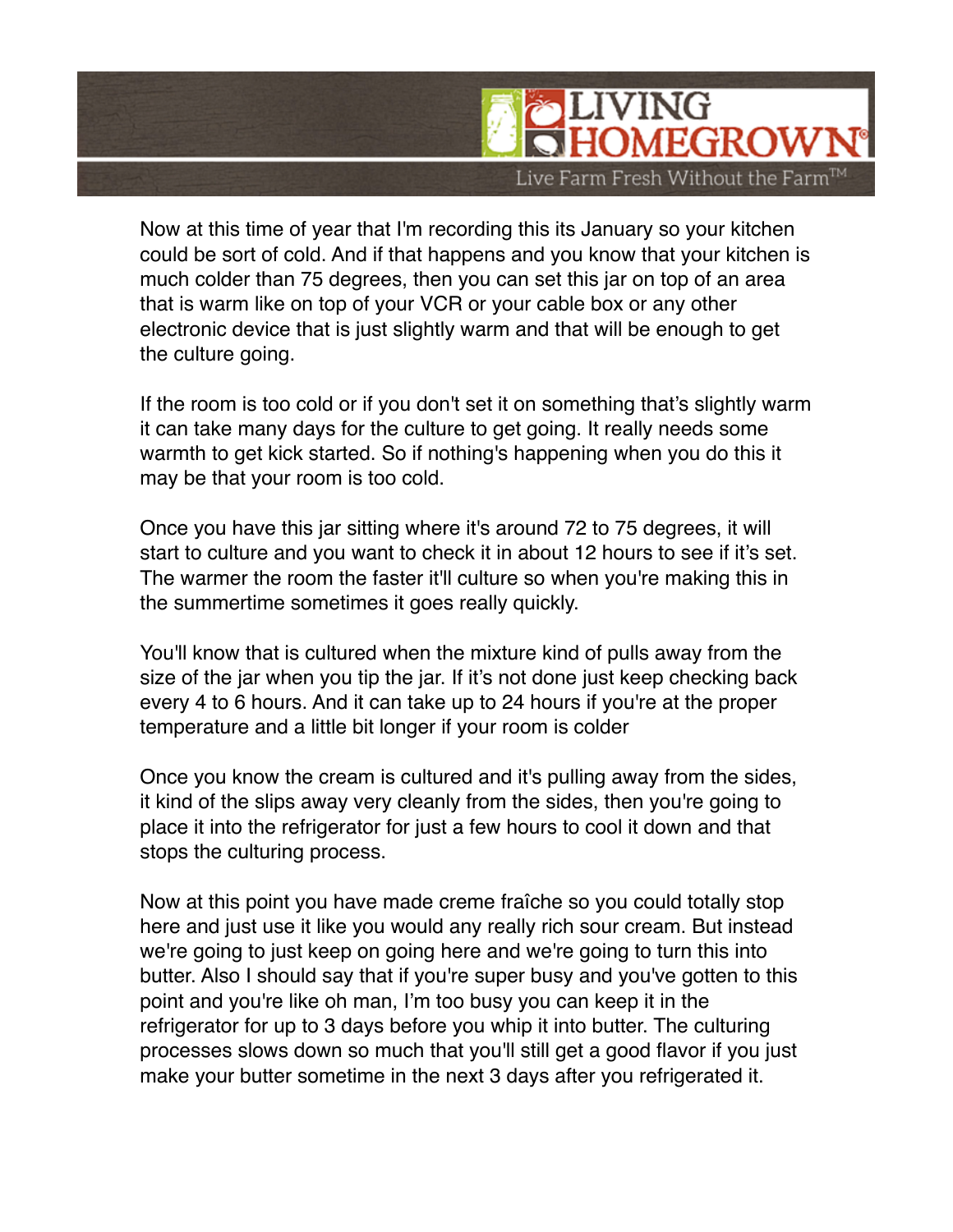

Okay so now we're ready for kind of part 2 of the butter making process. You have your creme fraîche that you created from your cream and your culture and you're ready to turn this into butter. When you're ready to do this you're going to remove that jar from the refrigerator and let it sit at room temperature for 1 to 2 hours just to warm up a bit before you move on. You don't want it super, super cold. It's actually best if its about 60 degrees so I just take it out of the refrigerator for an hour before I do the whipping up process but it's not the end of the world if you take it straight from the refrigerator and whip it up.

What you do is you scrape that cultured butter out of the jar and into a really large mixing bowl or into the bowl of your standing mixer. And the one thing I should also mention here is this next step can get kind of messy so if you have a mixing bowl that is kind of high at like it's deep, it has high sides, that is the best because as you do this some of the buttermilk tends to splatter out while you're mixing and you can end up getting it all over the table, all over yourself. So if you have a shallow bowl it's going to be messy, I have a very deep mixing bowl that I like to use for this process and that's always the best.

Also this next step of actually whipping up the cream into butter really only takes like 3 to 5 minutes. But you have to allow another 10 or 15 minutes or so after you whip it to wash the butter. So I set aside about 30 minutes for this process so that from start to finish from whipping it up to cleaning up the mess I'm completely done. But it's not a huge amount of time.

So you have your mixture in your bowl and you start whipping it up either with your hand mixer or your standing mixer. And as you start whipping it's going to first kind of form whipped cream and then it goes beyond that and you start to get yellow cards the butter mixed with a milky buttermilk. And you will definitely know when you reach that spot because it goes from whipped cream to looking like butter mixed with water down milk.

And at that point you have butter. So what you're going to do now is remove the buttermilk from the butter. And you're going to do this for two reasons. First of all you don't want to have a watery butter you want to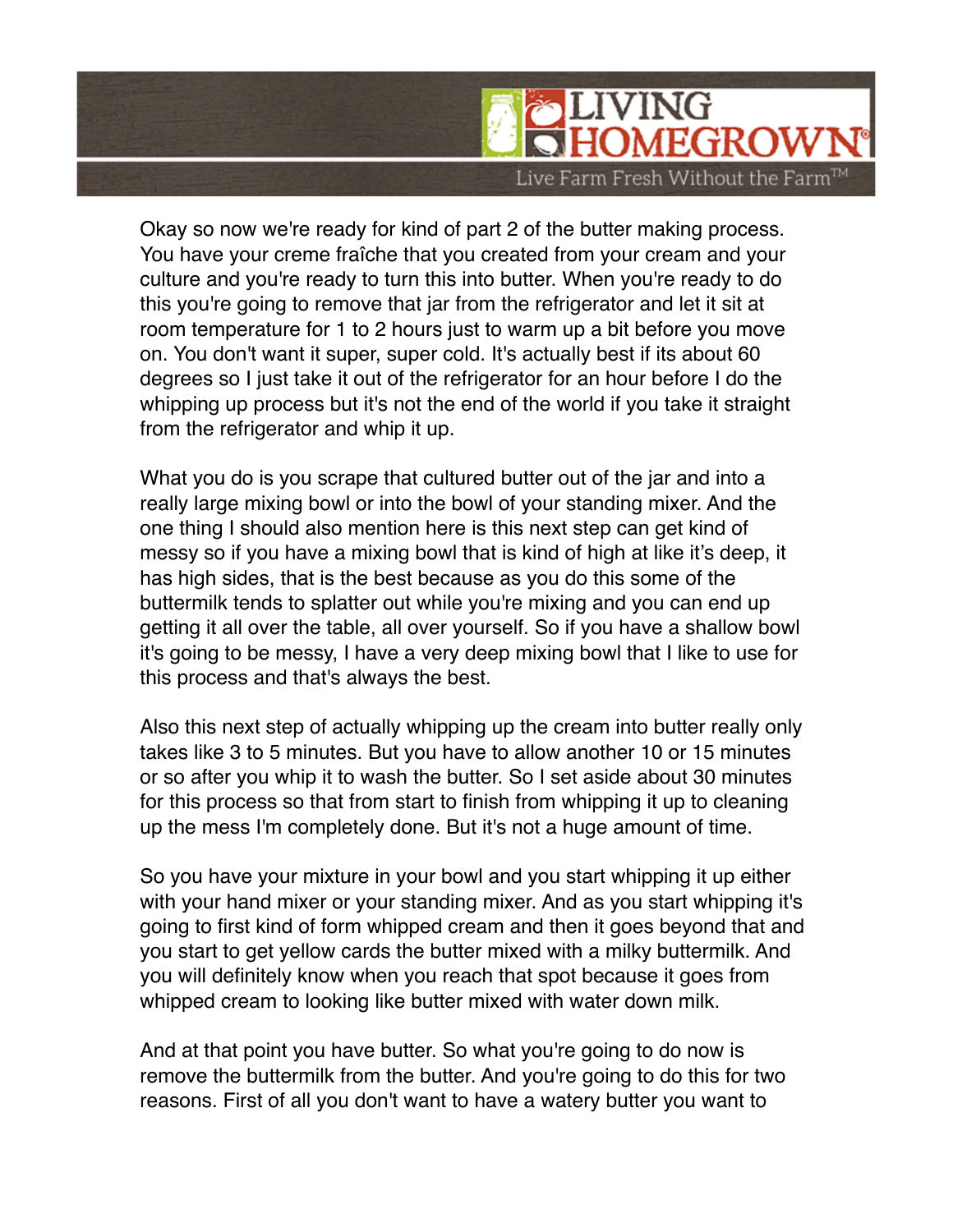

have butter. But the other reason for removing in the buttermilk is that leaving it in there can cause the butter to spoil sooner than it would normally. So you want to get every bit of buttermilk out of the butter. And the way you do this is to wash the butter.

So the first step is just to drain off that buttermilk so you can save it. And the way I do that is I line a strainer with a piece of cheese cloth and I scrape this butter mixture into that cheese cloth and I let the buttermilk drain out. So I pull all the sides of that cheese cloth up and I kind of squeeze the butter and get as much of that buttermilk out as I can and then I just pour that buttermilk that's the byproduct and I put it into a clean canning jar and I put it into the refrigerator.

And you can use it for making bread or pancakes or waffles it also makes a really good ranch dressing. And there's a lot of other really yummy things you can do with it so don't throw it away. Its good stuff!

And now the next step is to wash out the remaining butter milk out of the butter. And to do this I just place that butter back into a new clean bowl and I start using ice water to wash it. So I pour about a half a cup of ice water into that bowl with the with the finished butter. And I use a wooden spoon or a spatula or what I really love to use is my sauerkraut masher to squish all the butter out. You just keep pressing the butter into the ice water and the ice water will keep getting murkier and murkier as you're getting that last little bit of butter milk out of it.

You do this a couple times so I'll drain off and discard that water buttermilk that I used to wash. It's really not worth saving its all watered down. So I discard that or I'll give it to the chickens. And then I will repeat the washing process about 4 times until I find it as I'm squishing at the water really stays clear. And it takes about 4 or 5 minutes to do this. It's not this huge labor intensive thing, it's actually really fast and really easy. You're just kind of rinsing all that buttermilk out.

After you do that for ice water washing you drain it off and it's at this point that you can add a little pinch of salt if you want to it's up to you. If you like